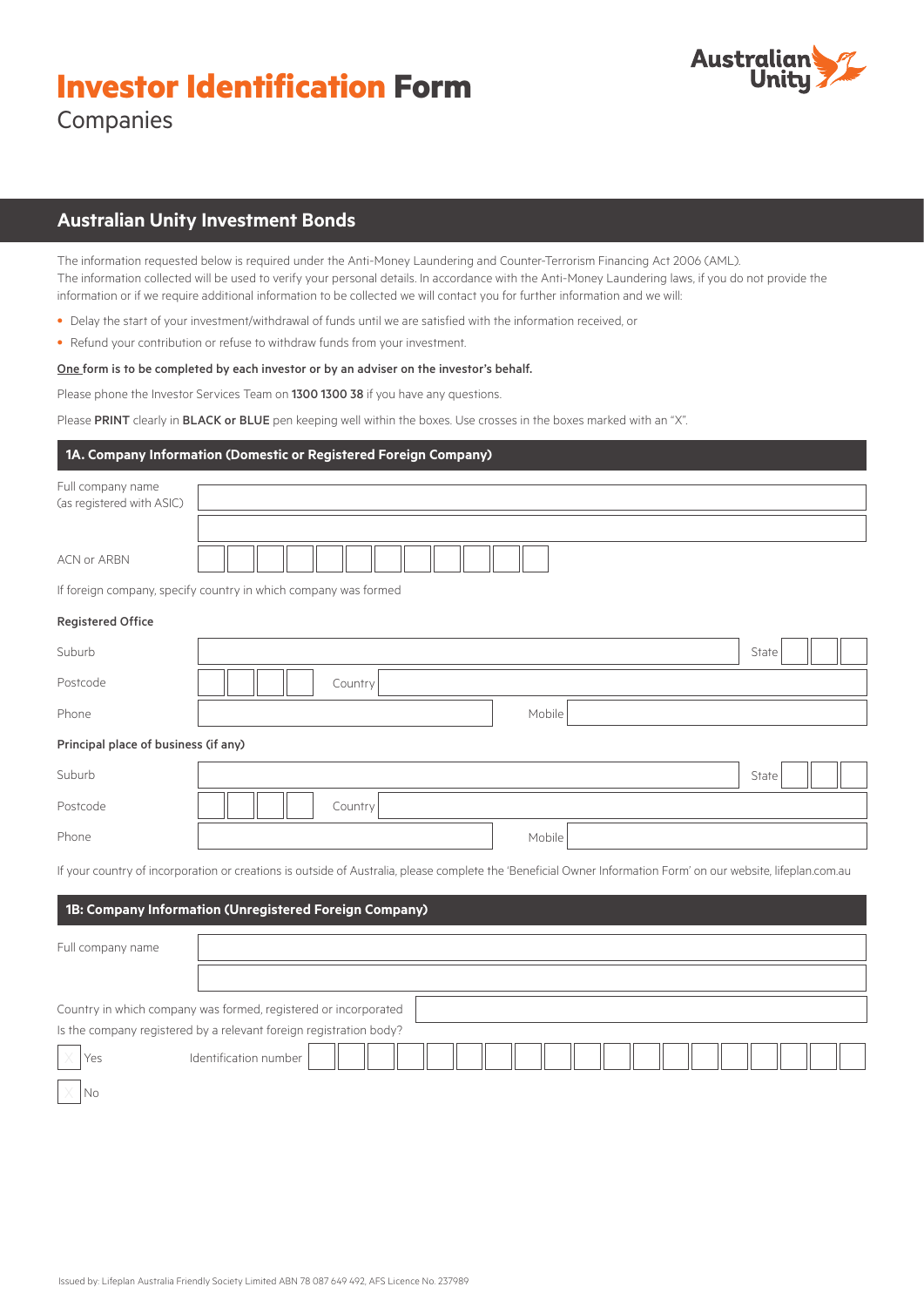|                                                            | If no, provide the full address of principle place of business in relevant country                                                                                                            |
|------------------------------------------------------------|-----------------------------------------------------------------------------------------------------------------------------------------------------------------------------------------------|
| Address (not a PO Box)                                     |                                                                                                                                                                                               |
| Suburb                                                     | State                                                                                                                                                                                         |
| Postcode                                                   | Country of<br>incorporation                                                                                                                                                                   |
| Full address of company in relevant country                |                                                                                                                                                                                               |
| Address (not a PO Box)                                     |                                                                                                                                                                                               |
| Suburb                                                     | State                                                                                                                                                                                         |
| Postcode                                                   | Country of                                                                                                                                                                                    |
|                                                            | incorporation<br>If your country of incorporation or creations is outside of Australia, please complete the 'Beneficial Owner Information Form' on our website, australianunity.com.au/wealth |
| 1C: Type of Company                                        |                                                                                                                                                                                               |
|                                                            |                                                                                                                                                                                               |
| Public (Go to step 2)                                      |                                                                                                                                                                                               |
| Proprietary (Go to step 1D)                                |                                                                                                                                                                                               |
|                                                            | 1D: Directors Details (only complete if "Proprietary" is selected in Step 1C)                                                                                                                 |
| Do not complete if the company is <b>public</b> or listed. |                                                                                                                                                                                               |
| How many directors are there?                              |                                                                                                                                                                                               |
| Please provide the full name of each director below.       |                                                                                                                                                                                               |
| <b>Director 1</b>                                          |                                                                                                                                                                                               |
| Title                                                      | Other (please specify)<br>Мr<br>Mrs<br>Ms<br>Miss                                                                                                                                             |
| Surname                                                    |                                                                                                                                                                                               |
| Given name(s)                                              |                                                                                                                                                                                               |
| Email                                                      |                                                                                                                                                                                               |
| Are you a US Citizen<br>or US tax resident?                | If 'Yes', please provide your Taxpayer<br>Yes<br>No<br>Identification Number ('TIN')                                                                                                          |
| Are you a Politically                                      | Yes<br><b>No</b>                                                                                                                                                                              |
| Exposed Person?                                            |                                                                                                                                                                                               |
| Please identify the<br>source of your investable           | Inheritance/gift<br>Gainful employment<br>Financial investments                                                                                                                               |
| assets or wealth                                           | <b>Business activity</b><br>Superannuation savings<br>Other - please specify:                                                                                                                 |
| <b>Director 2</b>                                          |                                                                                                                                                                                               |
| Title                                                      | Miss<br>Mr<br>Other (please specify)<br>Mrs<br>Ms                                                                                                                                             |
| Surname                                                    |                                                                                                                                                                                               |
| Given name(s)                                              |                                                                                                                                                                                               |
| Email                                                      |                                                                                                                                                                                               |
| Are you a US Citizen                                       | If 'Yes', please provide your Taxpayer                                                                                                                                                        |
| or US tax resident?<br>Are you a Politically               | Yes<br>No<br>Identification Number ('TIN')                                                                                                                                                    |
| Exposed Person?                                            | No<br>Yes                                                                                                                                                                                     |
| Please identify the<br>source of your investable           | Gainful employment<br>Inheritance/gift<br>Financial investments                                                                                                                               |

Business activity Superannuation savings and Other – please specify:

If there are more directors, please provide details on a separate sheet.

assets or wealth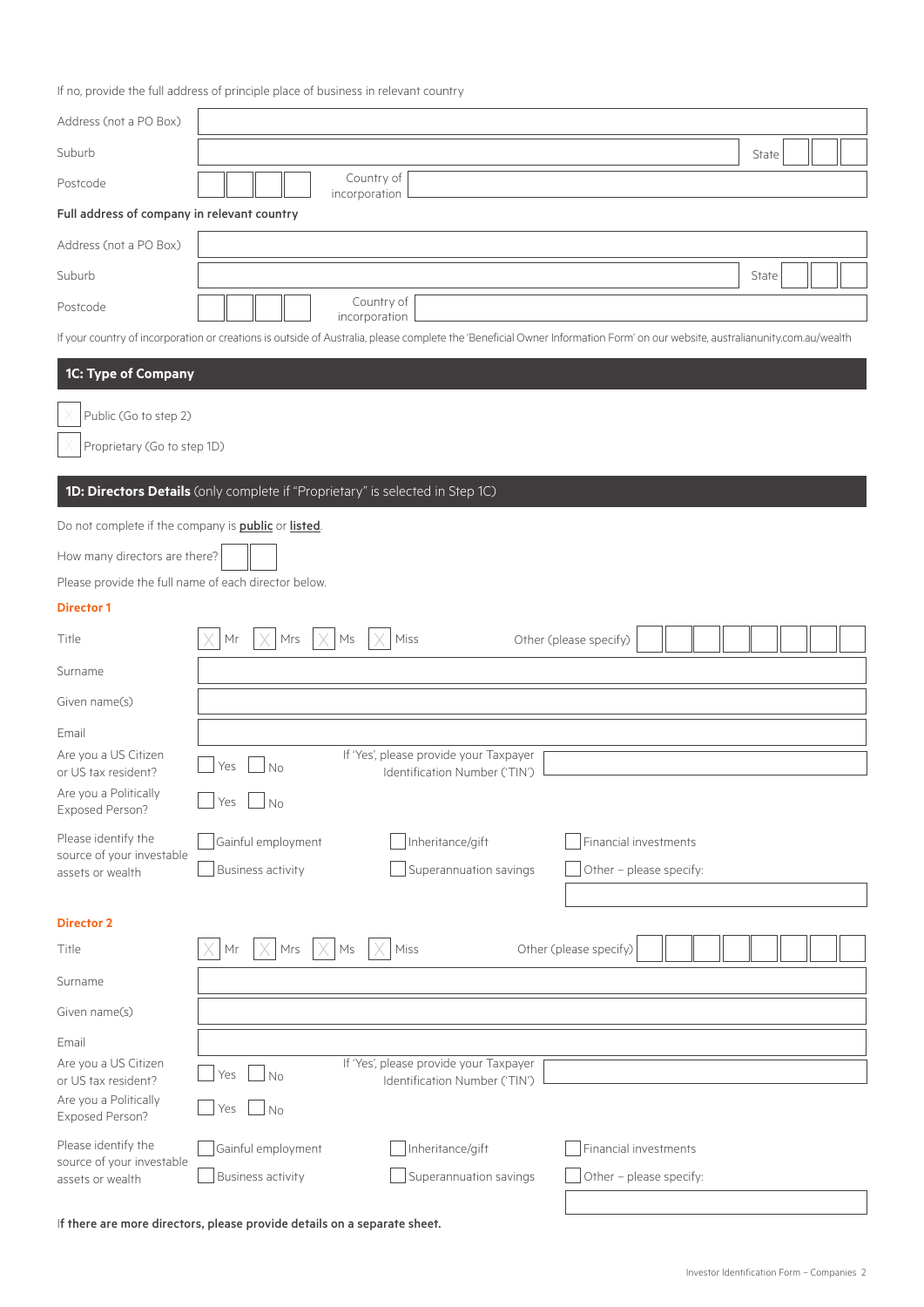# **1E: Shareholders details** (only complete if "Proprietary" is selected in Step 1C)

Do not complete if the company is **public** or **regulated**.

Provide details of all individuals who are beneficial owners through one or more shareholdings of more than 25% of the company's issued capital.

| <b>Shareholder 1</b>                  |                                                                                                    |                        |
|---------------------------------------|----------------------------------------------------------------------------------------------------|------------------------|
| Title                                 | $ Mr  \times  Mrs  \times  Ms  \times  $<br>$\times$<br>Miss                                       | Other (please specify) |
| Surname                               |                                                                                                    |                        |
| Given name(s)                         |                                                                                                    |                        |
| Residential address<br>(not a PO Box) |                                                                                                    |                        |
| Suburb                                |                                                                                                    | State                  |
| Postcode                              | Country                                                                                            |                        |
| Email                                 |                                                                                                    |                        |
| <b>Shareholder 2</b>                  |                                                                                                    |                        |
| Title                                 | X<br>X<br>Mr<br>Mrs<br>$\mathsf{M}\mathsf{s}$<br>Miss                                              | Other (please specify) |
| Surname                               |                                                                                                    |                        |
| Given name(s)                         |                                                                                                    |                        |
| Residential address<br>(not a PO Box) |                                                                                                    |                        |
| Suburb                                |                                                                                                    | State                  |
| Postcode                              | Country                                                                                            |                        |
| Email                                 |                                                                                                    |                        |
|                                       | The above the company observed of the complete consecutive distribution of the company of the same |                        |

If there are more shareholders, please provide details on a separate sheet.

#### **2. Company Identification Procedures**

Part A: Acceptable ID Documents (Domestic or Registered Foreign Company)

#### Select one of the following options used to verify the company.

A search of the relevant ASIC database.

 $\times$  If the ASIC database is not reasonably available, an original or certified copy of the certification of registration issued by ASIC.

A search of the relevant market/exchange.

A search of the relevant ASIC database.

A search of the licence or other records of the relevant Commonwealth, State or Territory statutory regulator.

A public document issued by the relevant company.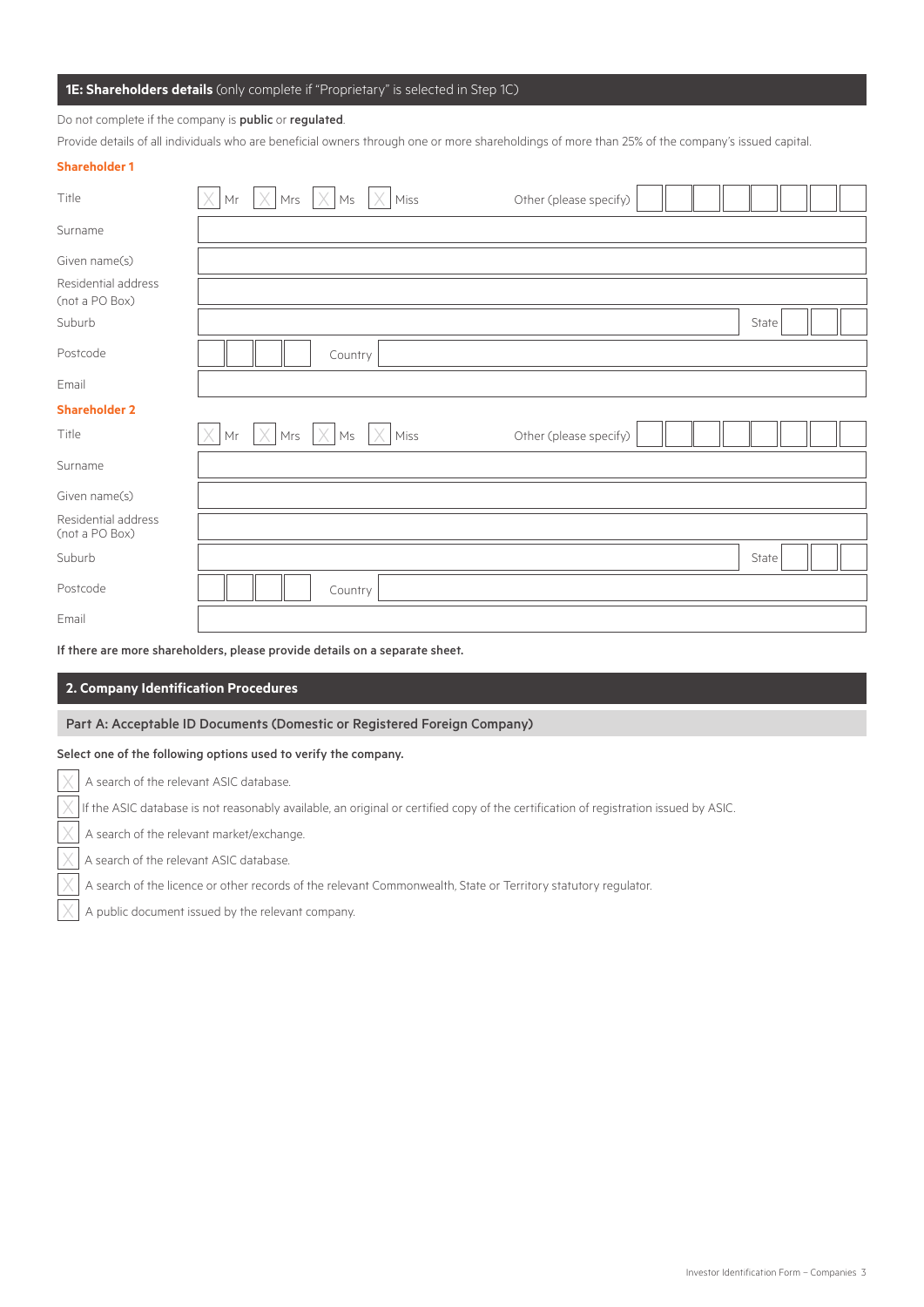### **3. Company Declaration**

I/We have no reason to suspect that the contribution lodged with the application or any subsequent contributions is or will be derived from or related to any money laundering, terrorism financing or other illegal activities.

A certified copy of each document is to be attached to this completed form (do not send originals). Each page of a copy must be certified as a true copy. Please sign here confirming that all information being forwarded is correct.

I/We declare that the information provided for meeting FATCA requirements (where applicable) is true and correct and that I/we will provide all necessary co-operation and assistance in order for us to comply with obligations under Australian legislation designed to give effect to the FATCA agreement between Australia and the United States.

#### **Signature** Date

|--|



#### **Persons who may certify documents**

A certified copy means a document that has been certified as a true copy of an original document by one of the following persons:

- A person who is enrolled on the roll of the Supreme Court of a State or Territory, or the High Court of Australia, as a legal practitioner (however described).
- A judge of a court or a magistrate.
- A chief executive officer of a Commonwealth court.
- A registrar or deputy registrar of a court.
- A Justice of the Peace.
- A notary public (for the purposes of the Statutory Declaration Regulations 1993).
- A police officer.
- An agent of the Australian Postal Corporation with 2 or more years of continuous service who is employed in an office supplying postal services to the public.
- An officer with 2 or more continuous years of service with one or more financial institution (for the purposes of the Statutory Declaration Regulations 1993).
- An officer with, or authorised representative of, a holder of an Australian financial services license, having 2 or more continuous years of service with one or more licensees.
- A member of the Institute of Chartered Accountants in Australia, CPA Australia or the National Institute of Accountants with 2 or more years of continuous membership.

#### **The certifier must:**

#### Write the following wording, or similar, on the copy of your documents:

Example, for identity verification documents that contain a photograph of you "I certify that I have seen the original documentation and that the photograph is a true likeness and this copy is a complete and accurate copy of that original."

Example, for other identity verification documents "I certify that I have seen the original documentation and this copy is a complete and accurate copy of that original."

#### Sign and date each page of the photocopy.



Add their name in block capitals along with their position/capacity, address and daytime contact telephone number (not a mobile phone). The certifier may be contacted by us.

Add the official stamp of their office, if possible.